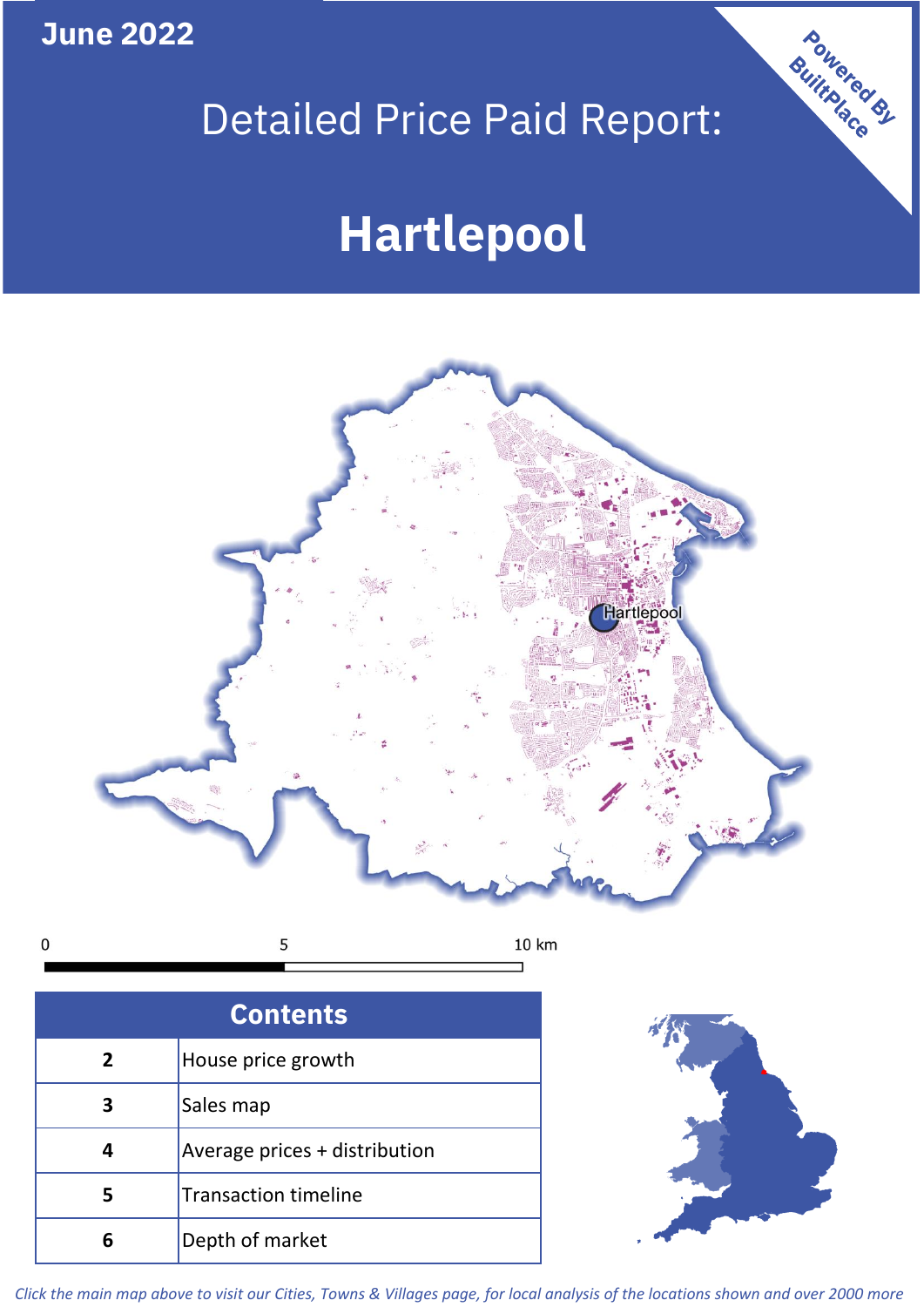#### **Headline Data**

|                     | <b>Current level</b> | 3 month | <b>Annual</b> | 5 year | 10 year |
|---------------------|----------------------|---------|---------------|--------|---------|
| <b>House prices</b> | £136,645             | 6.2%    | 10.8%         | 31.6%  | 31.8%   |
| <b>Transactions</b> | 1,523                | $-6.2%$ | 27.1%         | 22.3%  | 70.4%   |

## **House Price Growth (April 2022 data)**

#### *Annual Change in House Prices*



House prices in Hartlepool grew by 10.8% in the 12 months to April 2022 (based on 3-month smoothed data). By comparison national house prices grew by 10.7% and prices in the North East grew by 9.5% over the same period.

Hartlepool house prices are now 3.1% above their previous peak in 2007, compared to +11.2% for the North East and +52.9% across England.



#### *Year-To-Date Change in House Prices, December to April*

Local prices have grown by 6.0% in 2022 so far, compared to growth of 8.5% over the same period last year.

#### *Source: OS OpenData; UK House Price Index (Contains HM Land Registry data © Crown copyright)*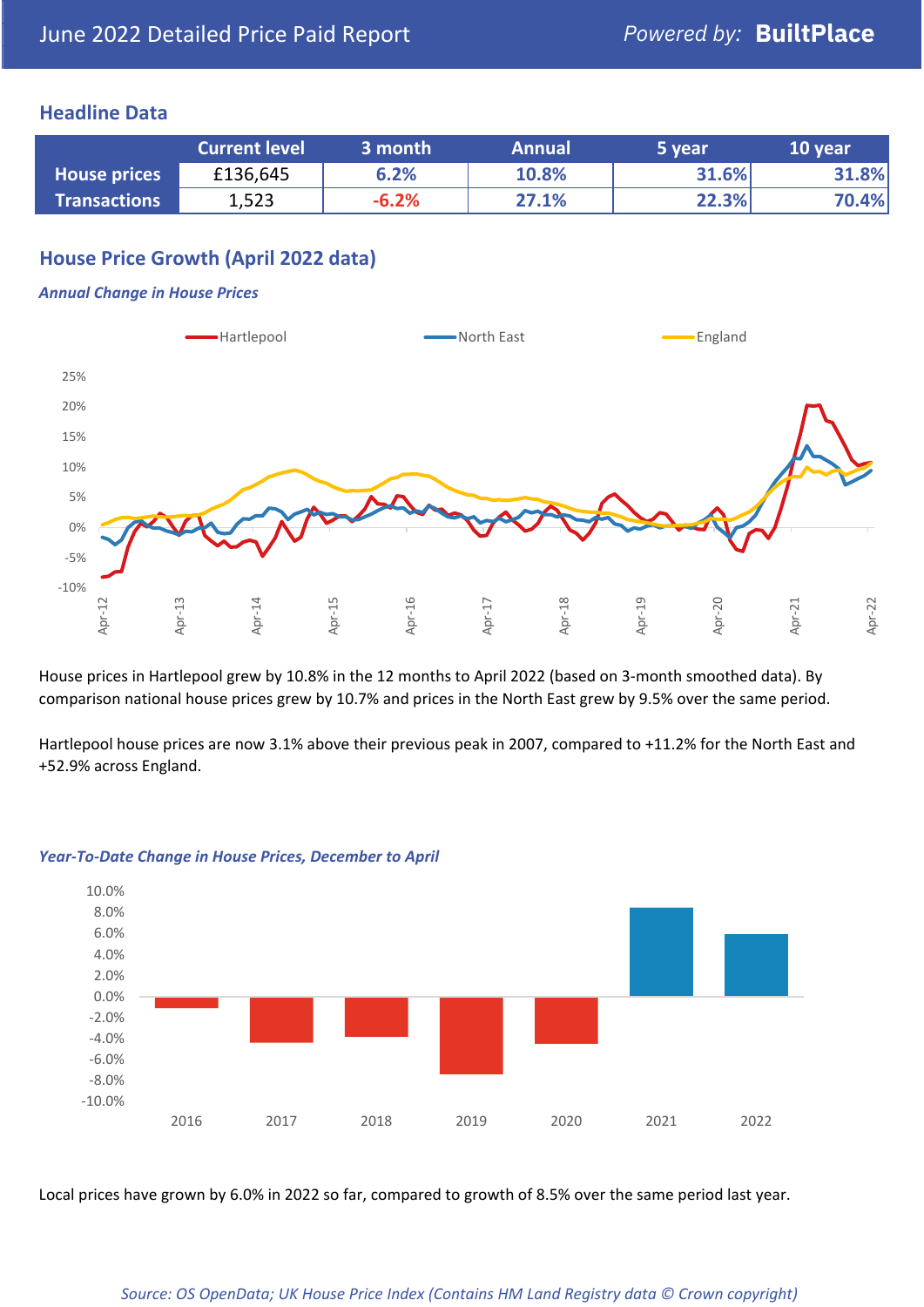## **House Price Map**

#### *12 months to April 2022*



*Each point is one postcode, coloured by the average value relative to all sales in this local authority (price bands are LA-specific quintiles).*

# **Map Key**

| Min      | <b>Max</b> |                            |
|----------|------------|----------------------------|
| Up to    | £57,000    | 1st quintile / lowest 20%  |
| £57,000  | £87,000    | 2nd quintile               |
| £87,000  | £131,000   | 3rd quintile               |
| £131,000 | £190,000   | 4th quintile               |
| £190,000 | and over   | 5th quintile / highest 20% |

#### *Source: OS OpenData; UK House Price Index (Contains HM Land Registry data © Crown copyright)*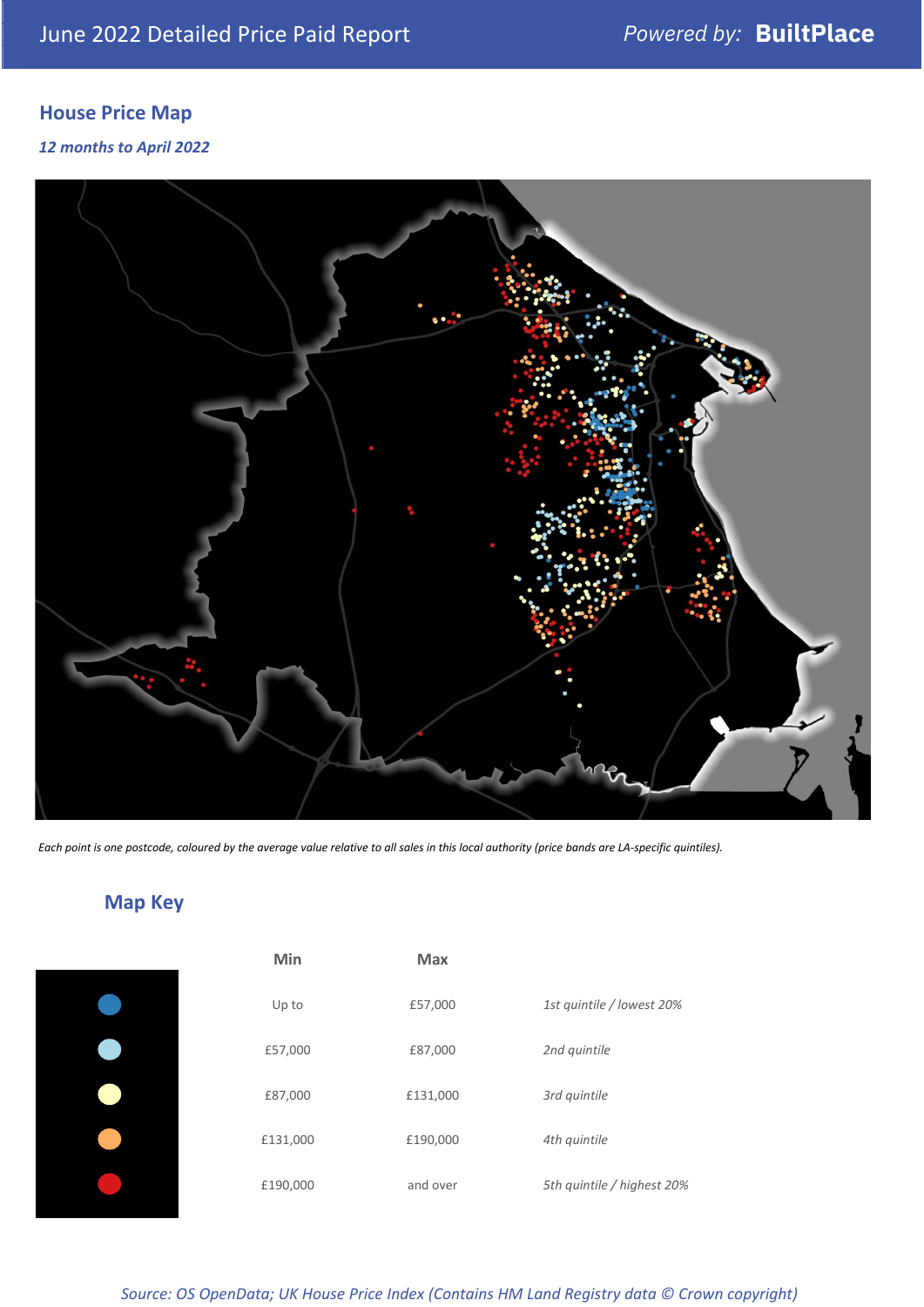## **Average House Price by Property Type**

#### *12 months to April 2022*



### **House Price Distribution by Year**

*All properties, by price band and calendar year (2020 = year to date)*

|                    | 1997 | 2002 | 2007 | 2012 | 2017 | 2019 | 2020 |
|--------------------|------|------|------|------|------|------|------|
| <b>Under £100k</b> | 95%  | 85%  | 48%  | 46%  | 44%  | 47%  | 48%  |
| £100-200k          | 5%   | 13%  | 41%  | 44%  | 41%  | 34%  | 36%  |
| E200-300k          | 0%   | 1%   | 8%   | 8%   | 11%  | 11%  | 9%   |
| E300-400k          | 0%   | 0%   | 2%   | 2%   | 4%   | 5%   | 4%   |
| £400-500k          | 0%   | 0%   | 0%   | 0%   | 1%   | 2%   | 2%   |
| <b>£500k-1m</b>    | 0%   | 0%   | 1%   | 0%   | 0%   | 1%   | 1%   |
| £1-2m              | 0%   | 0%   | 0%   | 0%   | 0%   | 0%   | 0%   |
| <b>Over £2m</b>    | 0%   | 0%   | 0%   | 0%   | 0%   | 0%   | 0%   |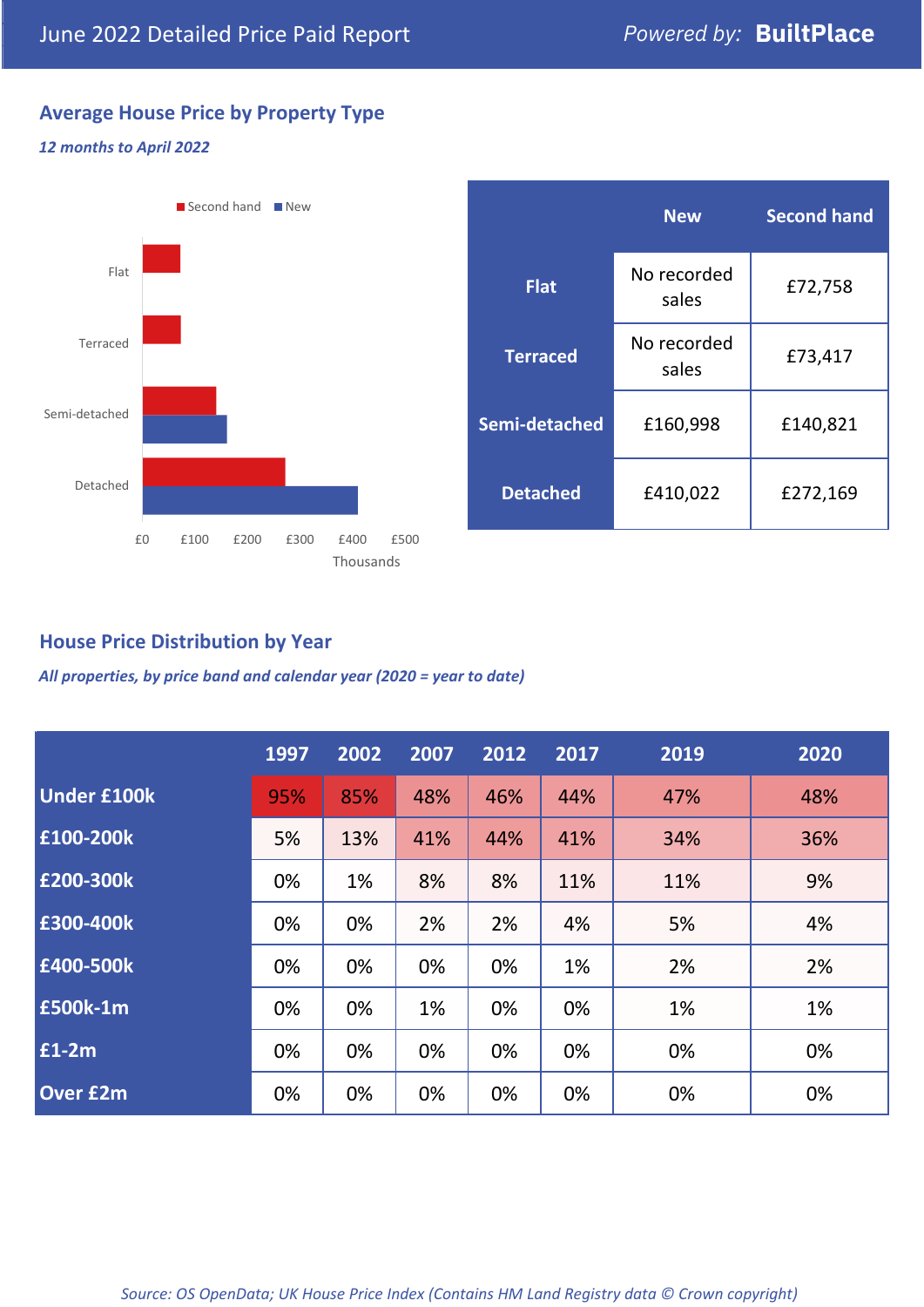## **Transactions (February 2022 data)**

*Annual Transactions, Indexed (2001-05 average = 100)*



There were 1,523 transactions in Hartlepool during the 12 months to February 2022. This is 66% of the average from 2001-05 and suggests activity is significantly below pre-downturn levels.

Transactions in Hartlepool have grown by 17.8% since 2014, compared to changes of +3.7% for North East and -7.7% for England.



#### *Cash and New Build Sales as % of Total, by Year*

*Note: The data on this page EXCLUDES transactions identified as transfers under a power of sale/repossessions, buy-to-lets (where they can be identified by a mortgage), and transfers to non-private individuals - i.e. it comprises only Land Registry 'A' data.*